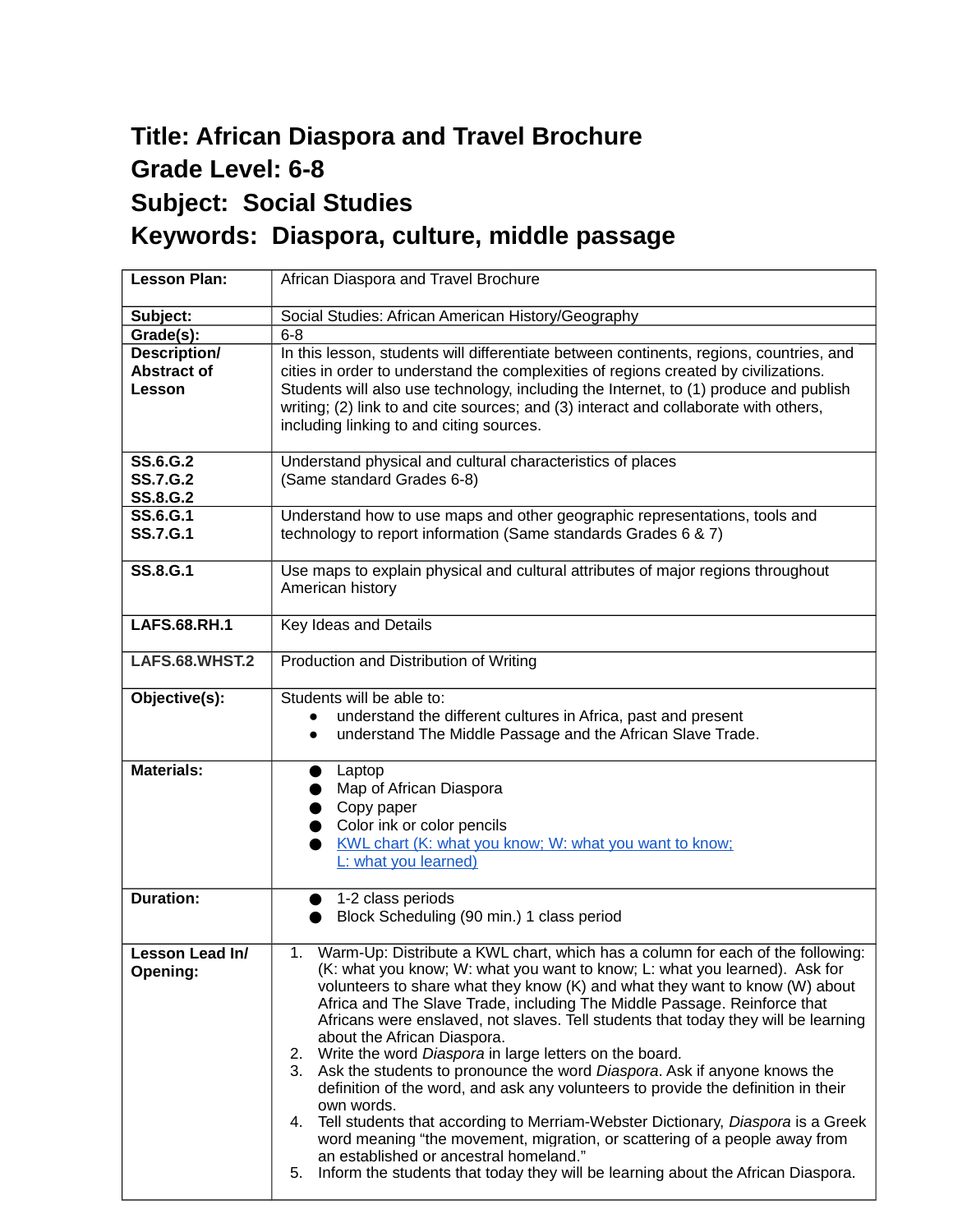| <b>Activity 1:</b>                                          | Teach the African Diaspora by projecting a physical map. Inform students Africans<br>were taken away from their homes in many countries in Africa and taken to South<br>America, Caribbean, Spain, Italy and the United States, losing their native languages<br>and native culture. Share one story of Africans' arrival in one of their new countries<br>(from Dr. Henry Louis Gates Jr.'s "The African Americans: Many Rivers to Cross") or<br>Dr. Gates' Queen Latifah in Finding Your Roots - Presented by Ancestry®   Ancestry. |
|-------------------------------------------------------------|---------------------------------------------------------------------------------------------------------------------------------------------------------------------------------------------------------------------------------------------------------------------------------------------------------------------------------------------------------------------------------------------------------------------------------------------------------------------------------------------------------------------------------------|
| <b>Activity 2:</b>                                          | Distribute a blank world map to each student. Students may work in pairs to complete<br>their individual copies of the blank map by labeling countries that were involved in The<br>African Slave Trade (see chart of countries at the end of the lesson). Students may<br>use a textbook or provide them with the physical map of African Diaspora from the<br>projector. When students are finished, debrief on findings as a class to check student<br>comprehension.                                                              |
| <b>Activity 3:</b>                                          | To learn about the countries today, students will create travel brochures about an<br>assigned country. See chart of countries at the end of the lesson plan. Discuss the<br>purpose of a travel brochure. Pass out sample travel brochures and allow students to<br>examine the pictures and text. Ask students what, if any, element(s) about the<br>brochure make them want to visit the destination it advertises and what element(s)<br>may not appeal to them.                                                                  |
| <b>Activity 4:</b>                                          | Explain to students that when making their travel brochure, they need to function as<br>tour guides for their assigned country. Choose some items for students to include in<br>the travel brochure; you can find these options at the end of the lesson plan.                                                                                                                                                                                                                                                                        |
| <b>Activity 5:</b>                                          | Students can present their brochures (1) in small groups or (2) to the class using the<br>document camera. Post student brochures on the bulletin board.                                                                                                                                                                                                                                                                                                                                                                              |
| <b>Activity 6:</b>                                          | Ticket Out: Ask students, what did you learn about The Slave Trade and the African<br>Diaspora? Students complete their L (what you learned) for the KWL Chart.<br>Once completed, ask volunteers to share what they learned.                                                                                                                                                                                                                                                                                                         |
| <b>Higher Order</b><br><b>Thinking</b><br><b>Questions:</b> | What are the effects of forced separation on the African Diaspora?<br>$\bullet$<br>What effects does forced separation of a people have on global society?                                                                                                                                                                                                                                                                                                                                                                            |
| <b>Suggested</b><br><b>Book:</b>                            | From Slavery to Freedom: A History of African Americans. Ninth Edition. John Hope<br>Franklin and Evelyn Brooks Higginbotham. (2011). McGraw Hill Publishers.                                                                                                                                                                                                                                                                                                                                                                         |
| <b>Web Resources</b>                                        | Exploring Africa: Introduction to Module Eight - Culture & Society in Africa. African<br><b>Studies Center at Michigan State University</b><br>Afro-Mexicans: Dancing Their Way Back to Their Roots                                                                                                                                                                                                                                                                                                                                   |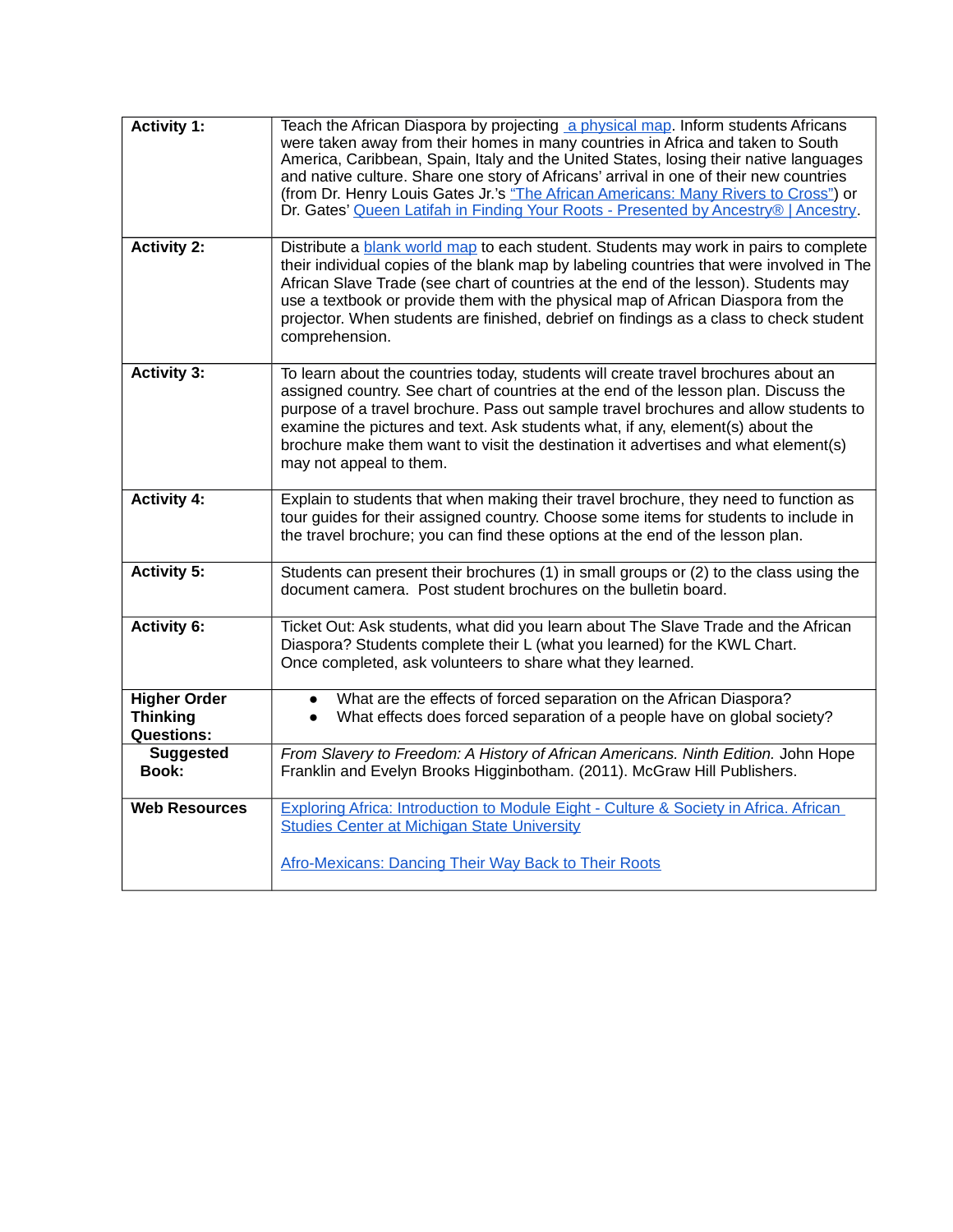Countries today that were involved in The Middle Passage during the African Slave Trade

| Haiti              |
|--------------------|
| <b>Ivory Coast</b> |
| Jamaica            |
| Mali               |
| <b>Mexico City</b> |
| Nigeria            |
|                    |
| <b>Puerto Rico</b> |
| Sierra Leone       |
|                    |
|                    |
|                    |
|                    |
|                    |
|                    |
|                    |
|                    |
|                    |
|                    |
|                    |
|                    |